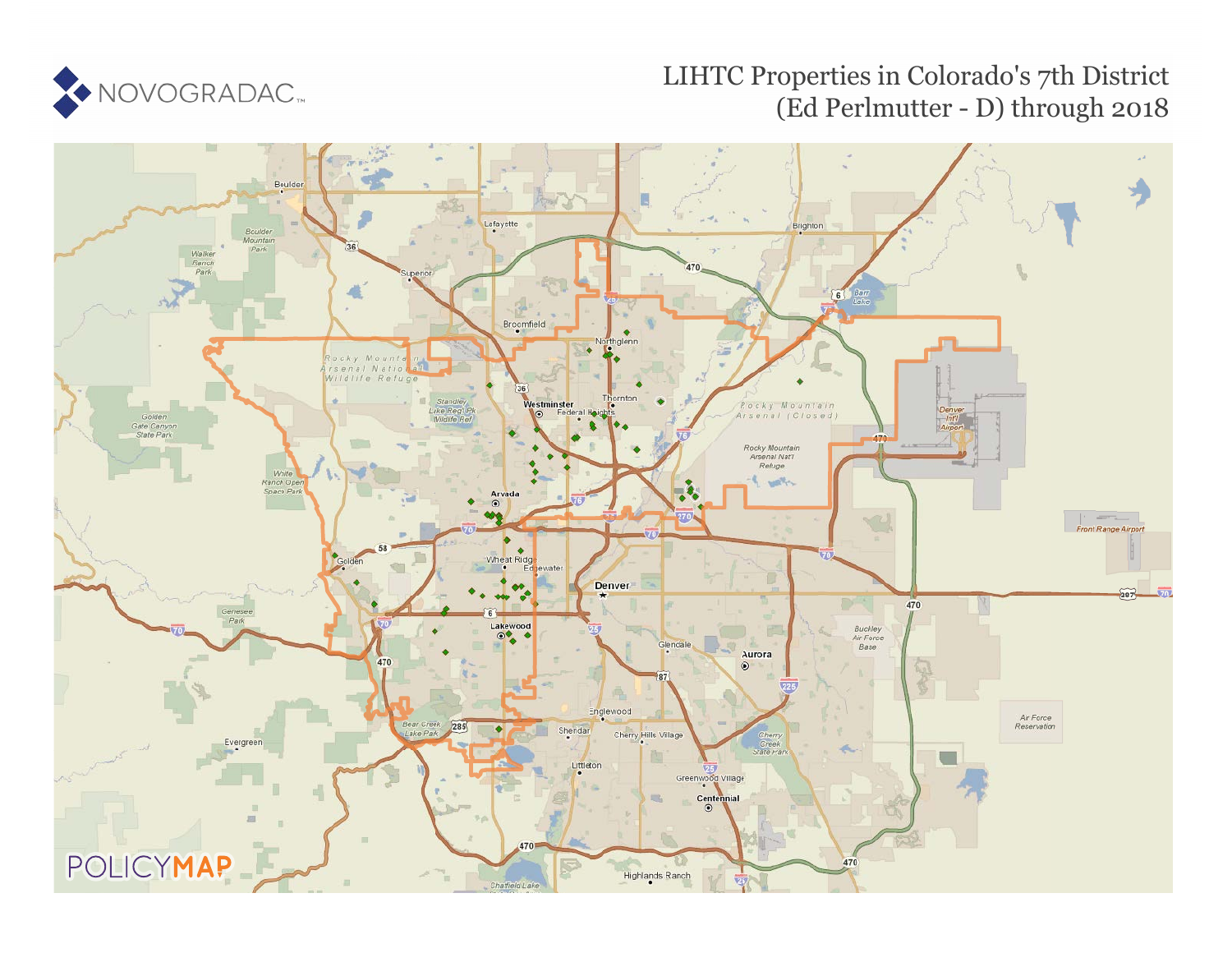| <b>Project Name</b>                                           | <b>Address</b>                            | <b>City</b>                   | <b>State</b> | <b>Zip Code</b> | Nonprofit<br><b>Sponsor</b> | <b>Allocation</b><br>Year | Annual<br><b>Allocated</b><br>Amount | in Service | <b>Year Placed Construction</b><br><b>Type</b> | <b>Total</b><br><b>Units</b> | Low<br>Income<br><b>Units</b> | <b>Rent or</b><br>Income<br><b>Ceiling</b> | <b>Credit</b><br><b>Percentag Exempt</b><br>$\mathbf{e}$ | Tax-<br><b>Bond</b> | <b>HUD Multi-</b><br>Family<br><b>Financing/Rent</b><br>al Assistance |
|---------------------------------------------------------------|-------------------------------------------|-------------------------------|--------------|-----------------|-----------------------------|---------------------------|--------------------------------------|------------|------------------------------------------------|------------------------------|-------------------------------|--------------------------------------------|----------------------------------------------------------|---------------------|-----------------------------------------------------------------------|
| <b>KEARNEY STREET</b>                                         | <b>ST</b>                                 | 6598 KEARNEY COMMERCE CITY CO |              | 80022           |                             | Insufficient<br>Data      | \$0                                  | 1992       | Not Indicated                                  | $\boldsymbol{2}$             | $\bf{0}$                      |                                            | Not<br>Indicated                                         |                     |                                                                       |
| <b>EL PRADO APTS</b>                                          | 5363 CARR ST ARVADA                       |                               | $_{\rm CO}$  | 80002           | No                          | 1991                      | \$0                                  | 1993       | Acquisition and<br>Rehab                       | 96                           | 96                            |                                            | <b>Both 30%</b><br>and 70%<br>present<br>value           | $\rm No$            |                                                                       |
| TERRACE PARK APTS                                             | $5350$ EVERETT ARVADA ST                  |                               | $_{\rm CO}$  | 80002           | No                          | 1994                      | \$0                                  | 1994       | Acquisition and<br>Rehab                       | ${\bf 54}$                   | 54                            |                                            | 70%<br>present<br>value                                  | No                  |                                                                       |
| <b>CANYON POINT</b><br><b>COTTAGES</b>                        | <b>303 JACKSON</b><br>DR                  | <b>GOLDEN</b>                 | $_{\rm CO}$  | 80403           | No                          | 1995                      | \$0                                  | 1996       | New Construction                               | 196                          | 50                            |                                            | 30 %<br>present<br>value                                 | Yes                 |                                                                       |
| <b>HEIGHTS BY</b><br><b>MARSTON LAKE</b>                      | 7881W<br><b>MANSFIELD</b><br><b>PKWY</b>  | <b>LAKEWOOD</b>               | $_{\rm CO}$  | 80235           | No                          | 1995                      | \$0                                  | 1996       | <b>New Construction</b>                        | 220                          | 44                            |                                            | 30%<br>present<br>value                                  | Yes                 |                                                                       |
| <b>FOOTHILLS GREEN</b>                                        | 818 UNION ST LAKEWOOD                     |                               | $_{\rm CO}$  | 80401           | Yes                         | 1996                      | \$0                                  | 1997       | <b>New Construction</b>                        | 72                           | 71                            |                                            | 70%<br>present<br>value                                  | No                  |                                                                       |
| <b>WALNUT CREEK</b><br>APTS                                   | <b>10350 DOVER</b><br>ST                  | WESTMINSTER CO                |              | 80021           | $\mathbf{N}\mathbf{o}$      | 1997                      | \$0                                  | 1997       | <b>New Construction</b>                        | 220                          | 55                            |                                            | 30%<br>present<br>value                                  | Yes                 |                                                                       |
| COLUMBINE VILLAGE 7901 W 52ND<br><b>AT ARVADA</b>             | AVE                                       | <b>ARVADA</b>                 | $_{\rm CO}$  | 80002           | No                          | 1996                      | \$0                                  | 1998       | <b>New Construction</b>                        | 60                           | 60                            |                                            | 70 %<br>present<br>value                                 | No                  |                                                                       |
| <b>GRANVILLE</b><br><b>ASSISTED LIVING</b><br><b>FACILITY</b> | 1325 VANCE ST LAKEWOOD                    |                               | $_{\rm CO}$  | 80214           | No                          | 1996                      | \$0                                  | 1998       | <b>New Construction</b>                        | 113                          | 113                           |                                            | 70%<br>present<br>value                                  | No                  |                                                                       |
| <b>ALLISON POINTE</b>                                         | 7850 W 51ST<br>AVE                        | <b>ARVADA</b>                 | $_{\rm CO}$  | 80002           |                             | Insufficient<br>Data      | \$0                                  | 1998       | Not Indicated                                  | 88                           | $\mathbf 0$                   |                                            | Not<br>Indicated                                         |                     |                                                                       |
| <b>GREENS OF</b><br><b>NORTHGLENN</b>                         | 350 W 114TH<br>AVE                        | <b>NORTHGLENN</b>             | CO           | 80234           |                             | Insufficient<br>Data      | $\boldsymbol{\mathsf{S}}$            | 1998       | Not Indicated                                  | 128                          | $\bf{0}$                      |                                            | Not<br>Indicated                                         |                     |                                                                       |
| <b>HOMESTEAD AT</b><br><b>LAKEWOOD</b>                        | 2121<br>WADSWORTH LAKEWOOD<br><b>BLVD</b> |                               | $_{\rm CO}$  | 80214           | No                          | 2000                      | \$0                                  | 1999       | <b>New Construction</b>                        | 59                           | 15                            |                                            | 30%<br>present<br>value                                  | Yes                 |                                                                       |
| <b>MARSTON POINTE</b>                                         | 7875W<br><b>MANSFIELD</b><br><b>PKWY</b>  | LAKEWOOD                      | $_{\rm CO}$  | 80235           | No                          | 1999                      | \$0                                  | 1999       | <b>New Construction</b>                        | 160                          | 66                            |                                            | 30 %<br>present<br>value                                 | Yes                 |                                                                       |

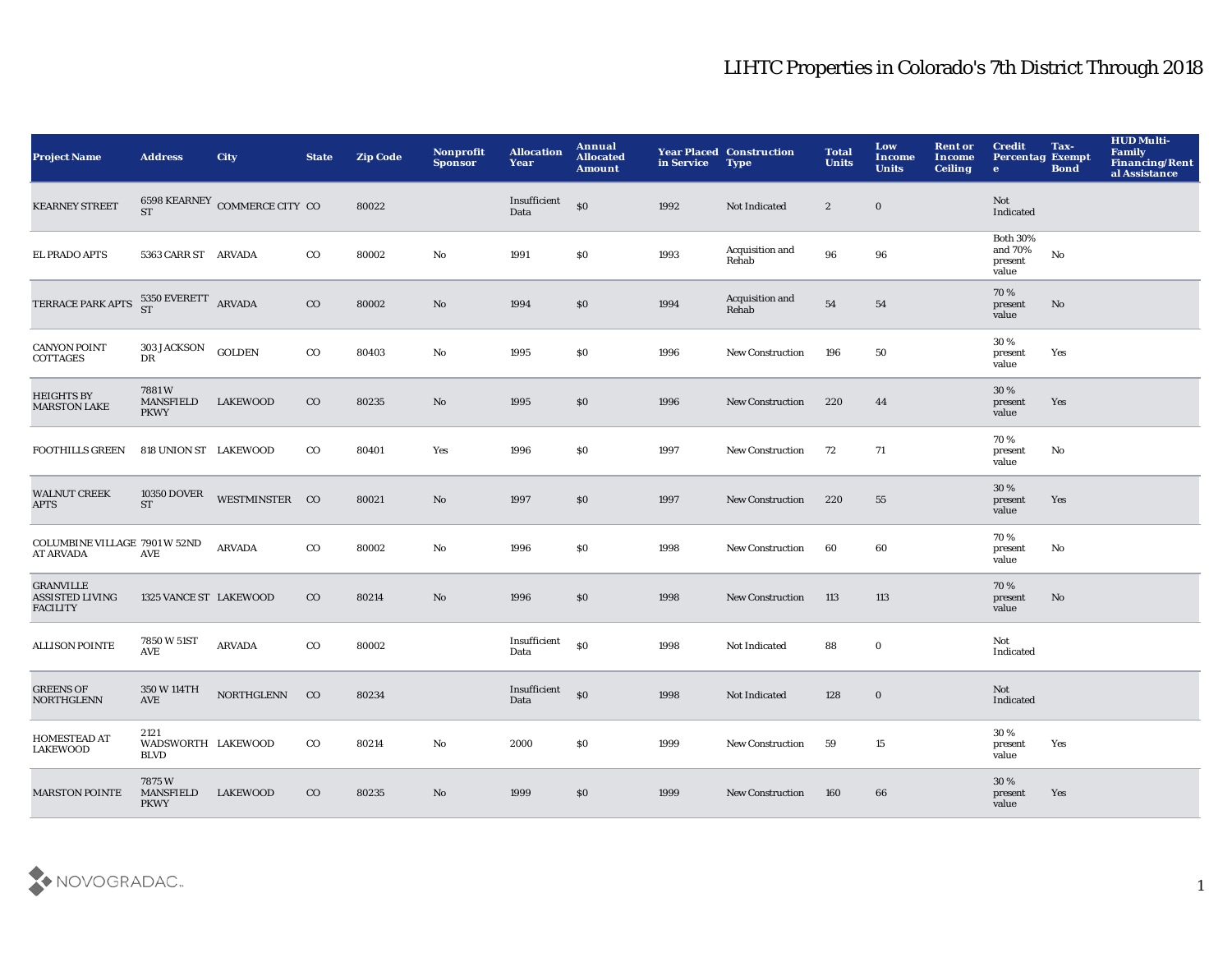| <b>Project Name</b>                                                                                                                                                                              | <b>Address</b>                         | <b>City</b>          | <b>State</b> | <b>Zip Code</b> | <b>Nonprofit</b><br><b>Sponsor</b> | <b>Allocation</b><br>Year | Annual<br><b>Allocated</b><br><b>Amount</b> | in Service | <b>Year Placed Construction</b><br><b>Type</b> | <b>Total</b><br><b>Units</b> | Low<br><b>Income</b><br><b>Units</b> | <b>Rent or</b><br><b>Income</b><br><b>Ceiling</b> | <b>Credit</b><br><b>Percentag Exempt</b><br>$\bullet$ | Tax-<br><b>Bond</b> | <b>HUD Multi-</b><br><b>Family</b><br>Financing/Rent<br>al Assistance |
|--------------------------------------------------------------------------------------------------------------------------------------------------------------------------------------------------|----------------------------------------|----------------------|--------------|-----------------|------------------------------------|---------------------------|---------------------------------------------|------------|------------------------------------------------|------------------------------|--------------------------------------|---------------------------------------------------|-------------------------------------------------------|---------------------|-----------------------------------------------------------------------|
| MERCY HOLLY PARK 5520 E 60TH<br><b>WEST</b>                                                                                                                                                      | <b>AVE</b>                             | COMMERCE CITY CO     |              | 80022           | Yes                                | 2001                      | \$0                                         | 1999       | Acquisition and<br>Rehab                       | 96                           | 96                                   |                                                   | 30 %<br>present<br>value                              | Yes                 |                                                                       |
| RENAISSANCE AT<br><b>CONCORD PLAZA</b>                                                                                                                                                           | 1775 KENDALL LAKEWOOD<br><b>ST</b>     |                      | $_{\rm CO}$  | 80214           | Yes                                | 1997                      | \$0                                         | 1999       | <b>New Construction</b>                        | 76                           | 75                                   |                                                   | 70%<br>present<br>value                               | No                  |                                                                       |
| <b>BRADBURN</b><br><b>GARDENS APTS</b>                                                                                                                                                           | 7545<br><b>BRADBURN</b><br><b>BLVD</b> | WESTMINSTER CO       |              | 80030           | $\mathbf {No}$                     | 2001                      | \$0                                         | 2000       | Acquisition and<br>Rehab                       | 44                           | 44                                   |                                                   | 30 %<br>present<br>value                              | Yes                 |                                                                       |
| VILLAGE CREST APTS                                                                                                                                                                               | 6201 E 62ND<br><b>AVE</b>              | COMMERCE CITY CO     |              | 80022           | $\rm\thinspace No$                 | 2001                      | \$0                                         | 2000       | <b>New Construction</b>                        | 120                          | 120                                  |                                                   | 30 %<br>present<br>value                              | Yes                 |                                                                       |
| <b>CREEKSIDE PLACE</b><br><b>APTS</b>                                                                                                                                                            | <b>9189 GALE</b><br><b>BLVD</b>        | <b>THORNTON</b>      | $_{\rm CO}$  | 80260           |                                    | Insufficient<br>Data      | S <sub>0</sub>                              | 2000       | Not Indicated                                  | 137                          | $\bf{0}$                             |                                                   | Not<br>Indicated                                      |                     |                                                                       |
| <b>WESTBURY APTS</b>                                                                                                                                                                             | <b>11590 PECOS</b><br><b>ST</b>        | WESTMINSTER CO       |              | 80234           |                                    | Insufficient<br>Data      | \$0                                         | 2000       | Not Indicated                                  | 228                          | $\bf{0}$                             |                                                   | Not<br>Indicated                                      |                     |                                                                       |
| COLUMBINE VILLAGE 5310 ALLISON<br>ON ALLISON I                                                                                                                                                   | <b>ST</b>                              | <b>ARVADA</b>        | $_{\rm CO}$  | 80002           | No                                 | 2002                      | <b>SO</b>                                   | 2001       | <b>New Construction</b>                        | 67                           | 67                                   |                                                   | 30%<br>present<br>value                               | Yes                 |                                                                       |
| COLUMBINE VILLAGE 5330 ALLISON ARVADA<br>ON ALLISON PHASE $_{\rm ST}^{\rm CT}$<br>II                                                                                                             | <b>ST</b>                              |                      | $_{\rm CO}$  | 80002           | No                                 | 1999                      | \$0                                         | 2001       | <b>New Construction</b>                        | 44                           | 44                                   |                                                   | 70%<br>present<br>value                               | No                  |                                                                       |
| <b>GLENDALE APTS</b>                                                                                                                                                                             | 5345 W 79TH<br><b>AVE</b>              | WESTMINSTER CO       |              | 80003           | $\mathbf{No}$                      | 2002                      | \$0                                         | 2001       | Acquisition and<br>Rehab                       | 120                          | 119                                  |                                                   | 30%<br>present<br>value                               | Yes                 |                                                                       |
| ORCHARD HILL APTS                                                                                                                                                                                | 1353 W 88TH<br><b>AVE</b>              | <b>THORNTON</b>      | $_{\rm CO}$  | 80260           | $\mathbf{No}$                      | 2000                      | \$961,517                                   | 2002       | <b>New Construction</b>                        | 88                           | 88                                   |                                                   | 70%<br>present<br>value                               | No                  |                                                                       |
| <b>RESERVE AT</b><br><b>NORTHGLENN</b>                                                                                                                                                           | 11450<br><b>CTRDR</b>                  | COMMUNITY NORTHGLENN | $_{\rm CO}$  | 80233           | No                                 | 2000                      | \$0                                         | 2002       | <b>New Construction</b>                        | 220                          | 219                                  |                                                   | 30%<br>present<br>value                               | Yes                 |                                                                       |
| $\begin{tabular}{ll} \multicolumn{2}{l}{{\bf COLUMBINE VILLAGE}} & 5340 ALLISON \\ \multicolumn{2}{l}{ON ALLISON PHASE} & 5340 ALLISON \\ \multicolumn{2}{l}{{\bf ARVADA}} \end{tabular}$<br>III | <b>ST</b>                              |                      | $_{\rm CO}$  | 80002           | No                                 | 2001                      | \$0                                         | 2003       | <b>New Construction</b>                        | 61                           | 61                                   |                                                   | 70%<br>present<br>value                               | No                  |                                                                       |
| <b>CONTER ESTATES</b><br><b>SENIOR APTS I</b>                                                                                                                                                    | 6600 E 60TH<br>PL                      | COMMERCE CITY CO     |              | 80022           | No                                 | 2003                      | <b>SO</b>                                   | 2003       | <b>New Construction</b>                        | 75                           | 74                                   |                                                   | 70%<br>present<br>value                               | No                  |                                                                       |

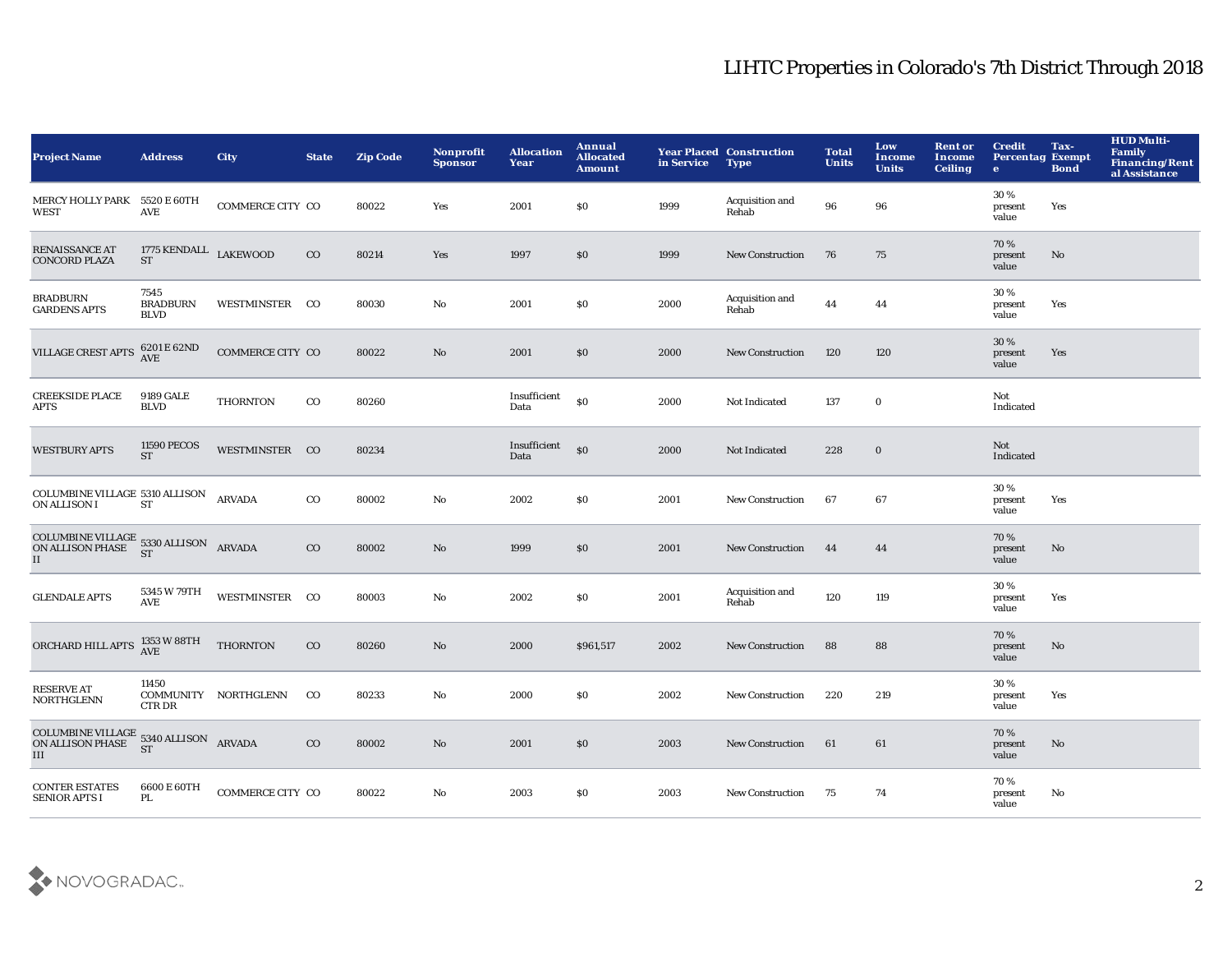| <b>Project Name</b>                                            | <b>Address</b>                                | <b>City</b>                     | <b>State</b> | <b>Zip Code</b> | <b>Nonprofit</b><br><b>Sponsor</b> | <b>Allocation</b><br>Year | Annual<br><b>Allocated</b><br><b>Amount</b> | in Service | <b>Year Placed Construction</b><br><b>Type</b> | <b>Total</b><br><b>Units</b> | Low<br>Income<br><b>Units</b> | <b>Rent or</b><br><b>Income</b><br><b>Ceiling</b> | <b>Credit</b><br><b>Percentag Exempt</b><br>$\bullet$ | Tax-<br><b>Bond</b> | <b>HUD Multi-</b><br><b>Family</b><br>Financing/Rent<br>al Assistance |
|----------------------------------------------------------------|-----------------------------------------------|---------------------------------|--------------|-----------------|------------------------------------|---------------------------|---------------------------------------------|------------|------------------------------------------------|------------------------------|-------------------------------|---------------------------------------------------|-------------------------------------------------------|---------------------|-----------------------------------------------------------------------|
| <b>DAWSON SQUARE</b><br><b>APTS AHPC</b>                       | 8670 DAWSON THORNTON<br><b>ST</b>             |                                 | $\rm{CO}$    | 80229           | $\mathbf{N}\mathbf{o}$             | 2004                      | \$0                                         | 2003       | Acquisition and<br>Rehab                       | 36                           | $35\,$                        |                                                   | 30 %<br>present<br>value                              | Yes                 |                                                                       |
| <b>KEARNEY PLAZA</b><br><b>APTS AHPC</b>                       |                                               | 6140 E 63RD PL COMMERCE CITY CO |              | 80022           | No                                 | 2004                      | \$0                                         | 2003       | Acquisition and<br>Rehab                       | 51                           | 50                            |                                                   | 30 %<br>present<br>value                              | Yes                 |                                                                       |
| PARK TERRACE APTS 8538 W 53RD<br>AHPC                          | AVE                                           | <b>ARVADA</b>                   | $_{\rm CO}$  | 80002           | $\mathbf{N}\mathbf{o}$             | 2004                      | \$0                                         | 2003       | Acquisition and<br>Rehab                       | 96                           | 94                            |                                                   | 30 %<br>present<br>value                              | Yes                 |                                                                       |
| SHERIDAN RIDGE<br><b>TOWNHOMES</b>                             | 5325 W 66TH<br><b>AVE</b>                     | <b>ARVADA</b>                   | $_{\rm CO}$  | 80003           | $\rm No$                           | 2004                      | \$0                                         | 2003       | New Construction                               | 65                           | 30                            |                                                   | 30%<br>present<br>value                               | Yes                 |                                                                       |
| <b>SQUIRE VILLAGE</b><br><b>APTS AHPC</b>                      | 11170 GRANT<br>$_{\rm DR}$                    | <b>NORTHGLENN</b>               | CO           | 80233           | $\mathbf{N}\mathbf{o}$             | 2004                      | \$0                                         | 2003       | Acquisition and<br>Rehab                       | ${\bf 51}$                   | 50                            |                                                   | 30%<br>present<br>value                               | Yes                 |                                                                       |
| TIFFANY SQUARE<br><b>APTS AHPC</b>                             | 935 SHERIDAN $_{\rm LAKEWOOD}$<br><b>BLVD</b> |                                 | $_{\rm CO}$  | 80214           | No                                 | 2004                      | \$0                                         | 2003       | Acquisition and<br>Rehab                       | 52                           | 52                            |                                                   | 30%<br>present<br>value                               | Yes                 |                                                                       |
| <b>WILLOW GLEN</b><br><b>SENIOR LIVING</b><br><b>COMMUNITY</b> | 1575 KIPLING<br><b>ST</b>                     | <b>LAKEWOOD</b>                 | $_{\rm CO}$  | 80215           | $\mathbf{N}\mathbf{o}$             | 2003                      | \$0                                         | 2003       | <b>New Construction</b>                        | 70                           | 69                            |                                                   | 70%<br>present<br>value                               | No                  |                                                                       |
| <b>RIDGEMOOR APTS</b>                                          | 693 URBAN CT LAKEWOOD                         |                                 | $_{\rm CO}$  | 80401           |                                    | Insufficient<br>Data      | \$0                                         | 2004       | Not Indicated                                  | 252                          | $\mathbf 0$                   |                                                   | Not<br>Indicated                                      |                     |                                                                       |
| <b>TIMBERLEAF APTS</b>                                         | 1388<br>GARRISON ST LAKEWOOD                  |                                 | $\rm{CO}$    | 80215           |                                    | Insufficient<br>Data      | \$0                                         | 2004       | Not Indicated                                  | 200                          | $\bf{0}$                      |                                                   | Not<br>Indicated                                      |                     |                                                                       |
| <b>ARVADA HOUSE</b><br><b>PRESERVATION</b>                     | 10175 W 58TH<br>PL                            | <b>ARVADA</b>                   | $_{\rm CO}$  | 80004           | $\rm No$                           | 2006                      | \$0                                         | 2005       | Acquisition and<br>Rehab                       | 88                           | 88                            |                                                   | 30%<br>present<br>value                               | Yes                 |                                                                       |
| <b>RESERVE AT</b><br><b>THORNTON I</b>                         | 9700 WELBY<br>RD                              | <b>THORNTON</b>                 | $\rm{CO}$    | 80229           | $\mathbf{N}\mathbf{o}$             | 2007                      | \$0                                         | 2005       | <b>New Construction</b>                        | 216                          | 216                           |                                                   | 30 %<br>present<br>value                              | Yes                 |                                                                       |
| SPRINGBROOK APTS                                               | 2021 E 78TH<br>AVE                            | <b>DENVER</b>                   | $_{\rm CO}$  | 80229           | $\mathbf{No}$                      | 2004                      | \$0                                         | 2005       | <b>New Construction</b>                        | 120                          | 119                           |                                                   | 70%<br>present<br>value                               | No                  |                                                                       |
| <b>TOSCANA APTS</b>                                            | 8490<br><b>SHERIDAN</b><br><b>BLVD</b>        | WESTMINSTER CO                  |              | 80003           | No                                 | 2005                      | \$0                                         | 2005       | Acquisition and<br>Rehab                       | 252                          | 252                           |                                                   | 30%<br>present<br>value                               | Yes                 |                                                                       |

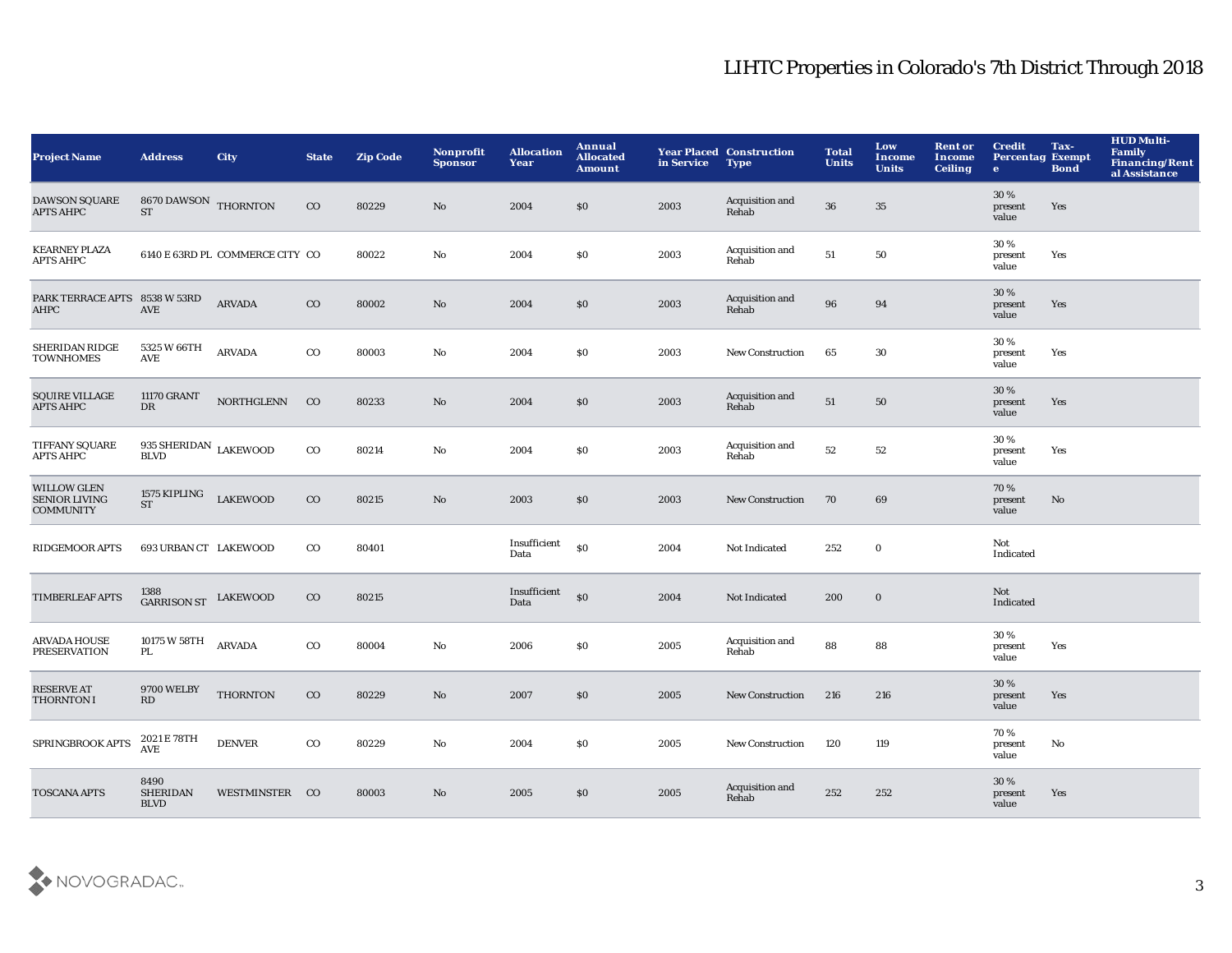| <b>Project Name</b>                            | <b>Address</b>                         | <b>City</b>                    | <b>State</b> | <b>Zip Code</b> | Nonprofit<br><b>Sponsor</b> | <b>Allocation</b><br>Year | <b>Annual</b><br><b>Allocated</b><br><b>Amount</b> | in Service | <b>Year Placed Construction</b><br><b>Type</b> | <b>Total</b><br><b>Units</b> | Low<br><b>Income</b><br><b>Units</b> | <b>Rent or</b><br><b>Income</b><br><b>Ceiling</b> | <b>Credit</b><br><b>Percentag Exempt</b><br>$\bullet$ | Tax-<br><b>Bond</b> | <b>HUD Multi-</b><br><b>Family</b><br>Financing/Rent<br>al Assistance |
|------------------------------------------------|----------------------------------------|--------------------------------|--------------|-----------------|-----------------------------|---------------------------|----------------------------------------------------|------------|------------------------------------------------|------------------------------|--------------------------------------|---------------------------------------------------|-------------------------------------------------------|---------------------|-----------------------------------------------------------------------|
| <b>WILLOW GREEN</b><br><b>TOWNHOMES</b>        | 6985<br><b>SHERIDAN</b><br><b>BLVD</b> | <b>ARVADA</b>                  | $_{\rm CO}$  | 80003           | No                          | 2004                      | \$0                                                | 2005       | <b>New Construction</b>                        | 60                           | 59                                   |                                                   | 70%<br>present<br>value                               | No                  |                                                                       |
| PANORAMA WEST<br><b>APTS</b>                   | 184 S ZANG<br><b>WAY</b>               | <b>LAKEWOOD</b>                | $_{\rm CO}$  | 80228           | No                          | 2007                      | \$640,450                                          | 2006       | Acquisition and<br>Rehab                       | 204                          | 202                                  | 60% AMGI                                          | 30%<br>present<br>value                               | Yes                 |                                                                       |
| <b>OVERLOOK AT</b><br><b>THORNTON</b>          | 647 W 91ST<br>AVE                      | <b>THORNTON</b>                | $_{\rm CO}$  | 80260           | No                          | 2007                      | \$358,009                                          | 2006       | Acquisition and<br>Rehab                       | 160                          | 160                                  | 60% AMGI                                          | 30%<br>present<br>value                               | Yes                 |                                                                       |
| <b>BELMAR GROVES</b>                           | 259 S TELLER<br><b>ST</b>              | <b>LAKEWOOD</b>                | $_{\rm CO}$  | 80226           | No                          | 2007                      | \$411,900                                          | 2006       | Acquisition and<br>Rehab                       | 118                          | 117                                  | 60% AMGI                                          | 30%<br>present<br>value                               | Yes                 |                                                                       |
| PINECREST AT<br><b>COMMERCE CITY</b>           |                                        | 5655 OLIVE ST COMMERCE CITY CO |              | 80022           | No                          | 2005                      | \$728,914                                          | 2006       | Acquisition and<br>Rehab                       | 112                          | 111                                  | 60% AMGI                                          | 70%<br>present<br>value                               | No                  |                                                                       |
| <b>RESERVE AT</b><br>THORNTON II               | <b>9700 WELBY</b><br>RD                | <b>THORNTON</b>                | $_{\rm CO}$  | 80229           | No                          | 2005                      | \$611,200                                          | 2006       | <b>New Construction</b>                        | 60                           | 60                                   | 50% AMGI                                          | 70%<br>present<br>value                               | No                  |                                                                       |
| <b>CASTLEGATE APTS</b>                         | 6925 W 84TH<br><b>WAY</b>              | <b>ARVADA</b>                  | $_{\rm CO}$  | 80003           | $\mathbf {No}$              | 2009                      | \$0                                                | 2007       | Acquisition and<br>Rehab                       | 504                          | 378                                  | 60% AMGI                                          | 30%<br>present<br>value                               | Yes                 |                                                                       |
| <b>GLENNPARK VILLAGE</b>                       | 11230 GRANT<br>DR                      | <b>NORTHGLENN</b>              | CO           | 80233           | No                          | 2006                      | \$134,248                                          | 2007       | Acquisition and<br>Rehab                       | ${\bf 26}$                   | 26                                   | 60% AMGI                                          | 70%<br>present<br>value                               | No                  |                                                                       |
| <b>RENAISSANCE 88</b><br><b>APTS</b>           | 388 E 88TH<br>AVE                      | <b>THORNTON</b>                | $_{\rm CO}$  | 80229           | $\mathbf {No}$              | 2008                      | \$675,702                                          | 2007       | Acquisition and<br>Rehab                       | 180                          | 178                                  | 60% AMGI                                          | 30%<br>present<br>value                               | Yes                 |                                                                       |
| <b>RESIDENCES AT</b><br><b>CREEKSIDE</b>       | 1700 PIERCE<br><b>ST</b>               | <b>LAKEWOOD</b>                | $_{\rm CO}$  | 80214           | $\mathbf{N}\mathbf{o}$      | 2005                      | \$1,044,387                                        | 2007       | <b>New Construction</b>                        | 118                          | 117                                  | 60% AMGI                                          | 70%<br>present<br>value                               | $\mathbf{No}$       |                                                                       |
| <b>CONTER ESTATES</b><br><b>SENIOR APTS II</b> | 6600 E 60TH<br>PL                      | COMMERCE CITY CO               |              | 80022           | No                          | 2009                      | \$553,879                                          | 2009       | <b>New Construction</b>                        | 39                           | 39                                   | 60% AMGI                                          | 70%<br>present<br>value                               | No                  |                                                                       |
| <b>MAPLEWOOD APTS</b>                          | <b>856 S VAN</b><br><b>GORDON CT</b>   | <b>LAKEWOOD</b>                | $_{\rm CO}$  | 80228           | Yes                         | 2008                      | \$0                                                | 2009       | Acquisition and<br>Rehab                       | 132                          | 132                                  | 60% AMGI                                          | 70%<br>present<br>value                               | No                  |                                                                       |
| <b>GOLDEN POINTE</b>                           | 17400W<br><b>TENTH AVE</b>             | <b>GOLDEN</b>                  | $_{\rm CO}$  | 80401           | Yes                         | 2009                      | \$1,100,000                                        | 2010       | <b>New Construction</b>                        | 56                           | 54                                   | 60% AMGI                                          | 70%<br>present<br>value                               | No                  |                                                                       |

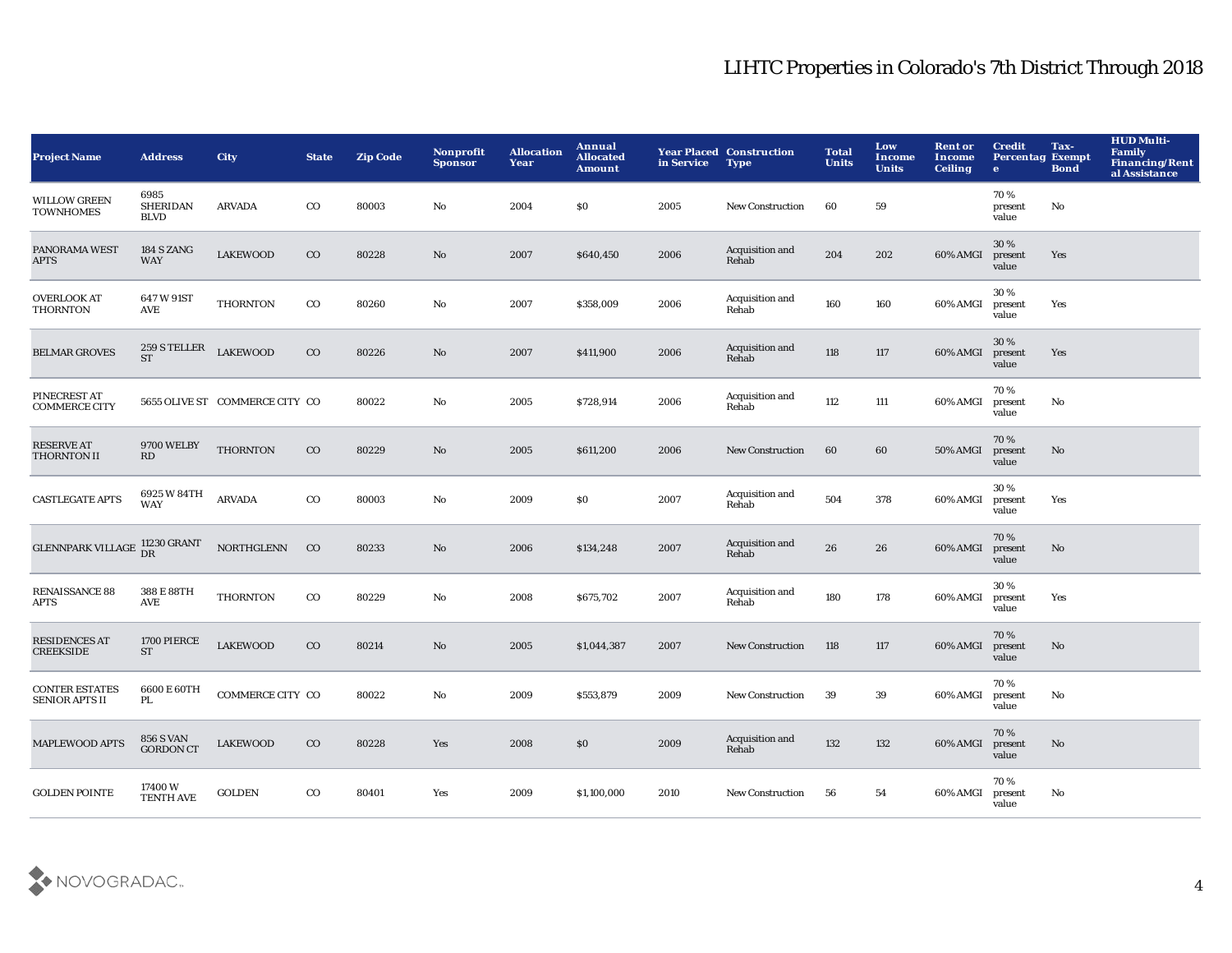| <b>Project Name</b>                                              | <b>Address</b>                                  | <b>City</b>                 | <b>State</b> | <b>Zip Code</b> | <b>Nonprofit</b><br><b>Sponsor</b> | <b>Allocation</b><br>Year | Annual<br><b>Allocated</b><br><b>Amount</b> | in Service | <b>Year Placed Construction</b><br><b>Type</b> | <b>Total</b><br><b>Units</b> | Low<br><b>Income</b><br><b>Units</b> | <b>Rent or</b><br><b>Income</b><br><b>Ceiling</b> | <b>Credit</b><br><b>Percentag Exempt</b><br>$\bullet$ | Tax-<br><b>Bond</b> | <b>HUD Multi-</b><br><b>Family</b><br><b>Financing/Rent</b><br>al Assistance |
|------------------------------------------------------------------|-------------------------------------------------|-----------------------------|--------------|-----------------|------------------------------------|---------------------------|---------------------------------------------|------------|------------------------------------------------|------------------------------|--------------------------------------|---------------------------------------------------|-------------------------------------------------------|---------------------|------------------------------------------------------------------------------|
| <b>MWHS CREEKSIDE</b><br><b>WEST</b>                             | 1710 PIERCE ST LAKEWOOD                         |                             | $_{\rm CO}$  | 80214           | $\mathbf{No}$                      | 2010                      | \$0                                         | 2011       | New Construction                               | 83                           | 81                                   | 60% AMGI                                          | 70%<br>present<br>value                               | No                  |                                                                              |
| <b>RESIDENCES AT</b><br>PANORAMA POINTE                          |                                                 | 8310 CLAY ST WESTMINSTER CO |              | 80031           |                                    | Insufficient<br>Data      | \$0                                         | 2011       | Not Indicated                                  | 72                           | $\mathbf 0$                          |                                                   | Not<br>Indicated                                      |                     |                                                                              |
| <b>LEWIS COURT APTS</b>                                          | $2200$ JACKSON $_{\rm GOLDEN}$                  |                             | $_{\rm CO}$  | 80401           | $\mathbf{N}\mathbf{o}$             | 2011                      | \$997,152                                   | 2012       | <b>New Construction</b>                        | 50                           | 50                                   | 60% AMGI                                          | 70%<br>present<br>value                               | $\mathbf{No}$       | No                                                                           |
| WHEAT RIDGE TOWN 4340 VANCE ST WHEAT RIDGE<br><b>CENTER APTS</b> |                                                 |                             | $_{\rm CO}$  | 80033           | No                                 | 2012                      | \$996,093                                   | 2012       | <b>New Construction</b>                        | 88                           | 88                                   | 60% AMGI                                          | 70%<br>present<br>value                               | $\mathbf{No}$       | No                                                                           |
| <b>WESTMINSTER</b><br><b>COMMONS</b>                             | 3180 W 76TH<br>AVE                              | WESTMINSTER CO              |              | 80030           | Yes                                | Insufficient<br>Data      | S <sub>0</sub>                              | 2013       | Acquisition and<br>Rehab                       | 130                          | 130                                  | 60% AMGI                                          | 30%<br>present<br>value                               | Yes                 | Yes                                                                          |
| <b>INNOVAGE SENIOR</b><br><b>HOUSING</b><br><b>THORNTON</b>      | 12201<br>WASHINGTON THORNTON<br><b>CTR PKWY</b> |                             | $_{\rm CO}$  | 80241           | Yes                                | 2013                      | \$961,517                                   | 2014       | <b>New Construction</b>                        | 72                           | 72                                   |                                                   | 70%<br>present<br>value                               | No                  | No                                                                           |
| <b>MWHS LAMAR</b><br><b>STATION</b>                              | 6150 W 13TH<br>AVE                              | <b>LAKEWOOD</b>             | $_{\rm CO}$  | 80214           | No                                 | 2013                      | \$1,056,989                                 | 2014       | <b>New Construction</b>                        | 110                          | 87                                   | 60% AMGI                                          | 70%<br>present<br>value                               | No                  | No                                                                           |
| VILLAGE OF YORKSHIJ BRENDON                                      | 10370<br><b>WAY</b>                             | <b>THORNTON</b>             | $_{\rm CO}$  | 80229           | No                                 | Insufficient<br>Data      | \$804,806                                   | 2014       | Acquisition and<br>Rehab                       | 200                          | 200                                  | 60% AMGI                                          | 30%<br>present<br>value                               | Yes                 | No                                                                           |
| <b>CITYSCAPE AT BELMAI<sup>500</sup> SOUTH</b>                   |                                                 | <b>LAKEWOOD</b>             | $_{\rm CO}$  | 80226           | $\mathbf{No}$                      | 2014                      | \$0                                         | 2015       | <b>New Construction</b>                        | 130                          | 92                                   |                                                   | 70%<br>present<br>value                               | No                  | No                                                                           |
| HIGHLAND WEST CON WEST 38TH                                      | 6340 & 6350<br><b>AVENUE</b>                    | <b>WHEAT RIDGE</b>          | $_{\rm CO}$  | 80033           | No                                 | Insufficient<br>Data      | \$0                                         | 2015       | Acquisition and<br>Rehab                       | 237                          | 237                                  |                                                   | 30%<br>present<br>value                               | Yes                 | No                                                                           |
| ZEPHYR LINE APARTM 350 ALLISON                                   |                                                 | <b>LAKEWOOD</b>             | $_{\rm CO}$  | 80214           | $\mathbf{No}$                      | Insufficient<br>Data      | S <sub>0</sub>                              | 2015       | New Construction                               | 95                           | 95                                   | 60% AMGI                                          | 30%<br>present<br>value                               | Yes                 | No                                                                           |
| <b>AZTEC VILLAS</b><br><b>APARTMENTS</b>                         | 8675<br><b>MARIPOSA</b><br><b>STREET</b>        | <b>THORNTON</b>             | $_{\rm CO}$  | 80260           | No                                 | 2015                      | \$1,117,001                                 | 2016       | Acquisition and<br>Rehab                       | 164                          | 164                                  | 60% AMGI                                          | 30%<br>present<br>value                               | Yes                 | No                                                                           |
| <b>TOWN CENTER</b><br><b>NORTH</b><br><b>APARTMENTS</b>          | 7340 W. 44TH<br>AVE.                            | <b>WHEAT RIDGE</b>          | CO           | 80033           | No                                 | 2015                      | \$965,327                                   | 2016       | <b>New Construction</b>                        | 50                           | 50                                   | 60% AMGI                                          | 70%<br>present<br>value                               | No                  | No                                                                           |

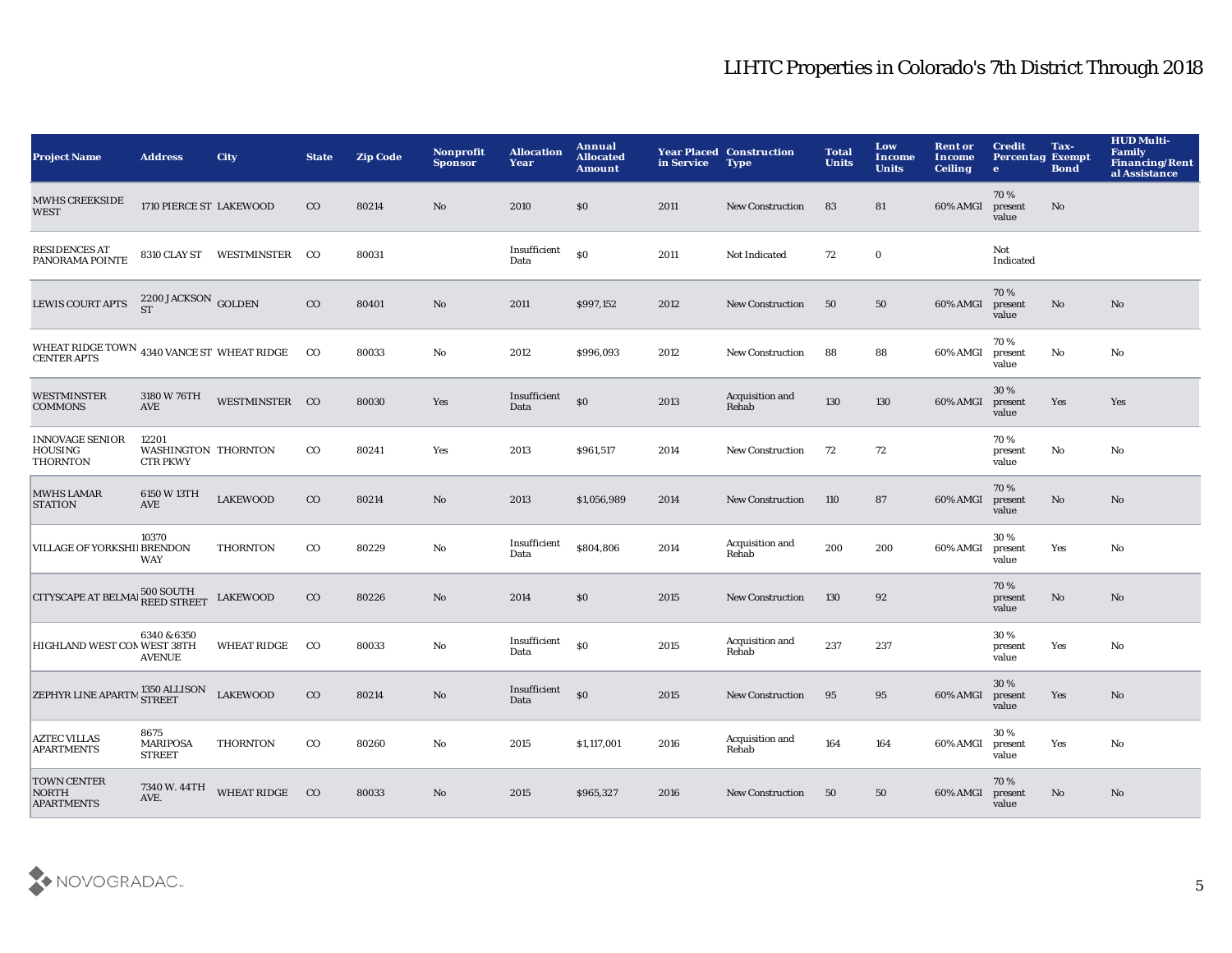| <b>Project Name</b>                                    | <b>Address</b>                             | <b>City</b>      | <b>State</b> | <b>Zip Code</b> | <b>Nonprofit</b><br><b>Sponsor</b> | <b>Allocation</b><br>Year | Annual<br><b>Allocated</b><br><b>Amount</b> | in Service | <b>Year Placed Construction</b><br><b>Type</b>    | <b>Total</b><br><b>Units</b> | Low<br>Income<br><b>Units</b> | <b>Rent or</b><br><b>Income</b><br><b>Ceiling</b> | <b>Credit</b><br>Tax-<br><b>Percentag Exempt</b><br><b>Bond</b><br>$\bullet$ | <b>HUD Multi-</b><br>Family<br><b>Financing/Rent</b><br>al Assistance |
|--------------------------------------------------------|--------------------------------------------|------------------|--------------|-----------------|------------------------------------|---------------------------|---------------------------------------------|------------|---------------------------------------------------|------------------------------|-------------------------------|---------------------------------------------------|------------------------------------------------------------------------------|-----------------------------------------------------------------------|
| 40 W RESIDENCES                                        | 5830W<br><b>COLFAX</b>                     | <b>LAKEWOOD</b>  | $_{\rm CO}$  | 80214           | No                                 | 2015                      | \$10,375,842                                | 2017       | <b>New Construction</b>                           | 60                           | 60                            | 60% AMGI                                          | 70%<br>present<br>value                                                      | No                                                                    |
| <b>HIDDEN LAKE</b><br><b>HOMES</b>                     | 5430 W. 73RD<br>$\operatorname{AVE}$       | WESTMINSTER CO   |              | 80003           | $\mathbf{N}\mathbf{o}$             | 2015                      | \$13,696,628                                | 2017       | Acquisition and<br>Rehab                          | 72                           | 72                            | 60% AMGI                                          | 30 %<br>present<br>value                                                     | No                                                                    |
| <b>ALTO APARTMENTS</b>                                 | <b>7120 GROVE</b><br><b>STREET</b>         | WESTMINSTER CO   |              | 80010           | Yes                                | 2015                      | \$1,250,000                                 | 2018       | <b>New Construction</b>                           | 70                           | 70                            | 60% AMGI                                          | 70%<br>present<br>value                                                      | $\mathbf{N}\mathbf{o}$                                                |
| <b>FIFTY EIGHT</b><br><b>HUNDRED</b>                   | 5800W<br>ALAMEDA AVE. LAKEWOOD             |                  | CO           | 80226           | No                                 | 2016                      | \$1,569,824                                 | 2018       | <b>Both New</b><br><b>Construction and</b><br>A/R | 152                          | 151                           | 60% AMGI                                          | 30%<br>present<br>value                                                      | No                                                                    |
| <b>HOLLY PARK</b><br><b>APARTMENTS</b>                 | 5524 E. 60TH<br><b>AVENUE</b>              | COMMERCE CITY CO |              | 80022           | No                                 | 2017                      | \$1,553,725                                 | 2018       | Acquisition and<br>Rehab                          | 168                          | 168                           | 60% AMGI                                          | 30%<br>present<br>value                                                      | No                                                                    |
| <b>KEARNEY PLAZA</b>                                   | 6140 E 63RD<br><b>PLACE</b>                | COMMERCE CITY CO |              | 80022           | $\mathbf{N}\mathbf{o}$             | 2017                      | \$230,448                                   | 2018       | Acquisition and<br>Rehab                          | 50                           | 50                            | 60% AMGI                                          | 30 %<br>present<br>value                                                     | Yes                                                                   |
| <b>NORTH RANGE</b><br><b>CROSSINGS</b>                 | 14350 E 104TH<br>AVE.                      | COMMERCE CITY CO |              | 80022           | $\mathbf{No}$                      | 2016                      | \$1,516,873                                 | 2018       | <b>New Construction</b>                           | 216                          | 216                           | 60% AMGI                                          | 30%<br>present<br>value                                                      | $\mathbf{N}\mathbf{o}$                                                |
| <b>PARK TERRACE</b><br><b>APARTMENTS</b>               | <b>8525 WEST</b><br>53RD AVE.              | <b>ARVADA</b>    | $_{\rm CO}$  | 80002           | No                                 | 2017                      | \$555,473                                   | 2018       | Acquisition and<br>Rehab                          | 96                           | 95                            | 60% AMGI                                          | 30%<br>present<br>value                                                      | Yes                                                                   |
| <b>VILLAS AT</b><br><b>WADSWORTH</b><br><b>STATION</b> | 1330-1335<br><b>YUKON</b><br><b>STREET</b> | <b>LAKEWOOD</b>  | $_{\rm CO}$  | 80214           | Yes                                | 2016                      | \$457,119                                   | 2018       | Acquisition and<br>Rehab                          | 100                          | 100                           | 60% AMGI                                          | 30%<br>present<br>value                                                      | No                                                                    |
| <b>VISTAS AT PANORAMA</b>                              | 8305 ALCOTT<br><b>STREET</b>               | WESTMINSTER CO   |              | 80031           | $\mathbf{N}\mathbf{o}$             | 2016                      | \$401,909                                   | 2018       | <b>New Construction</b>                           | 69                           |                               | 69 60% AMGI                                       | 30%<br>present<br>value                                                      | $\mathbf{N}\mathbf{o}$                                                |
|                                                        |                                            |                  |              |                 |                                    |                           |                                             |            |                                                   |                              |                               |                                                   |                                                                              |                                                                       |

75 Projects Reported \$45,726,932 8,696 6,716

Location: Colorado's 7th District (Congressional District, 116th)